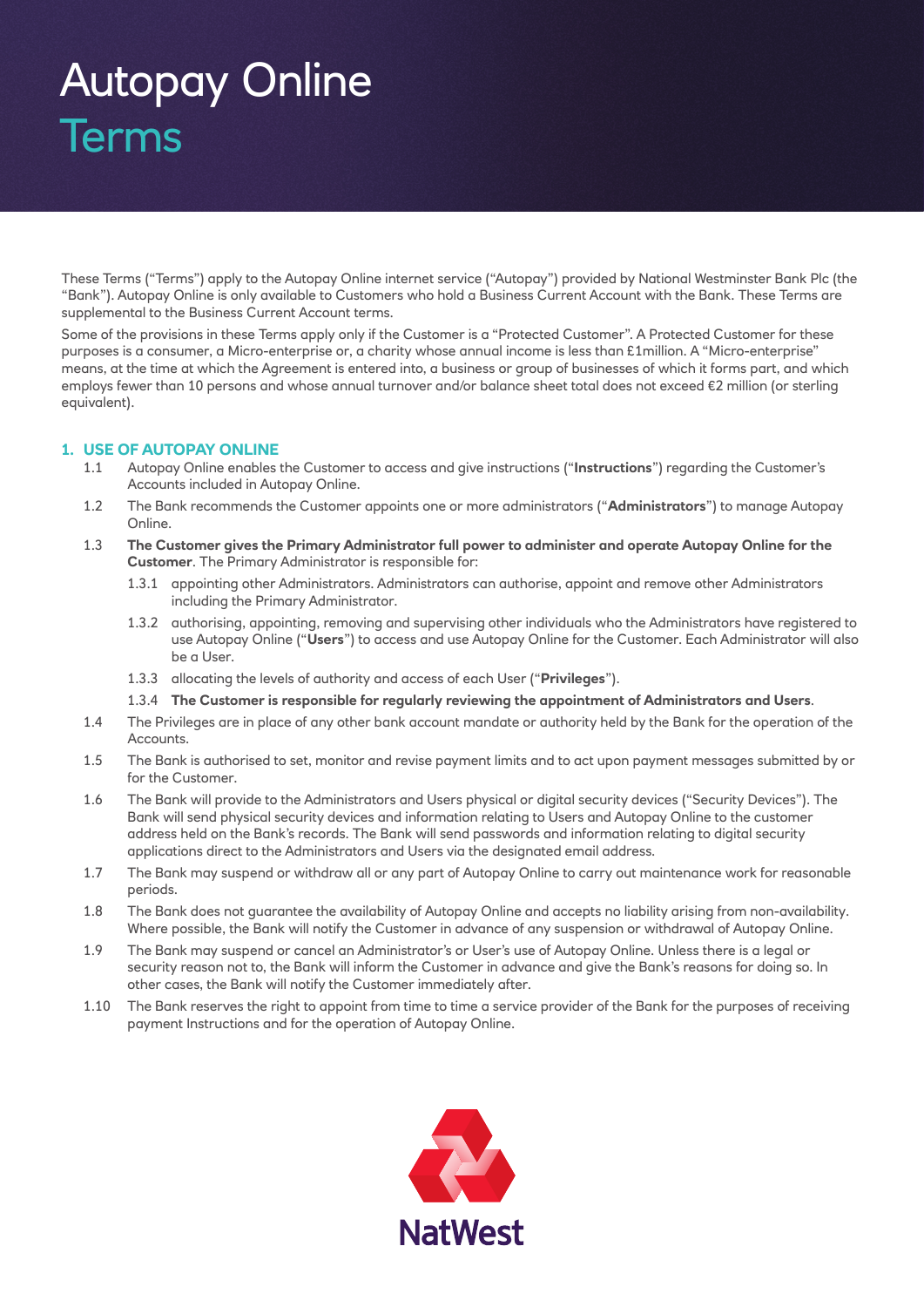# **2. CUSTOMER OBLIGATIONS**

### 2.1 The Customer will:

- 2.1.1 comply with the Bank's reasonable instructions, guidance, procedures and requirements;
- 2.1.2 comply with all rules, orders, voluntary codes, standards, laws and regulations in any jurisdiction relating to the use of the Autopay Online;
- 2.1.3 obtain and maintain all licences, consents, permissions and authorisations necessary for it to use Autopay Online;
- 2.1.4 control and monitor the use of Autopay Online to prevent unauthorised or erroneous Instructions and to minimise the risk of fraud.
- 2.1.5 prevent the security details and Security Devices from becoming known to or accessible by any unauthorised person.
- 2.1.6 keep safe the password and other Security Details:
- 2.1.7 use a separate email address for each individual User and Administrator.
- 2.1.8 maintain the Customer's own up-to-date hardware and software and take appropriate measures to prevent contamination by viruses or similar threats in accordance with good practice.
- 2.2 Only authorised Users may use Autopay Online. Only authorised Users may use the log-in password registered to them and may not transfer them to any other person (including any other registered User). Authorised Users must not allow anyone else to use their Security Device.

• The Bank will never ask Customers for their password or Security Device Response codes over the telephone or via email in any circumstances.

#### 2.3 BACS Reports contain important information about the processing of your payments and will be made available for you to download from the Autopay Online service**. It isthe Customer responsibility to check and action these reports.**

# **3. INSTRUCTIONS**

- 3.1 Instructions given to the Bank through Autopay Online are treated as the Customer's consent to make a payment.
- 3.2 The Bank will act on an Instruction during the hours of operation on a day on which banks in the United Kingdom are generally open for business, other than weekends and local bank holidays ("**Business Day**").
- 3.3 The Customer must ensure all Instructions contain the correct account number and sort code. The Bank is not responsible for checking the beneficiary name or other account details. The Bank will not be liable for acting on an Instruction if it is ambiguous, incomplete or inaccurate. If the Bank refuses to make a payment, unless there is a security or other legal reason not to, the Bank will notify the Customer by letter, telephone or other form of communication agreed and, if possible, give the Bank's reasons for doing so.
- 3.4 Payment Instructions must be received by the Bank at least 2 Business Days in advance of the payment date by the cut-off time specified on the Autopay Online website or guidance.
- 3.5 The Bank will provide reasonable assistance to recall a Payment sent by the Customer. If the Customer wants to recall a payment, the Customer will notify the Bank in accordance with the process and cut off times advised by the Bank. *The Customer must provide the sender name, sender sort code & account number, beneficiary's name, account number and sort code, the amount, the date on which the Beneficiary's account is due to be credited, the payroll reference and the building society reference number (if required).* A charge will be made for recalling each automated credit, details of which are set out in the Bank's tariff. Once payment instructions, including forward dated instructions, have been committed in Autopay Online and security/validation checks undertaken by Bacs they will be irrevocable, this includes the total file or individual payments.
- 3.6 All customers using Autopay Online will have a payment limit also known as a settlement limit, which will be displayed on the Autopay Online website. It is the sole responsibility of the customer to manage their payment limit and should not exceed the limit without prior consent from the Bank at least 10 working days before the increased limit is required.

# **4. SECURITY**

- 4.1 The Customer will tell the Bank immediately if the Customer suspects or believes that:
	- 4.1.1 any Security Device or security details are lost, misused or stolen;
	- 4.1.2 there is a material breach of these Terms;
	- 4.1.3 there is any fraud in or affecting Autopay Online;
- 4.2 The Bank will use all reasonable care to keep Autopay Online secure.
- 4.3 The Bank will monitor computer security threats and take appropriate action, exercising the care reasonably expected of a bank providing similar services.
- 4.4 The Customer will tell the Bank immediately if the Customer knows or suspects there has been a failure or delay in the Bank receiving any Instruction or knows or suspects a programming or transmission error, defect or corruption in any Instruction. The Customer will use reasonable efforts to assist the Bank to remedy the problem.
- 4.5 If the Customer tells the Bank that there has been a breach of security, the Bank will promptly cancel the impacted security details and any Security Devices as necessary.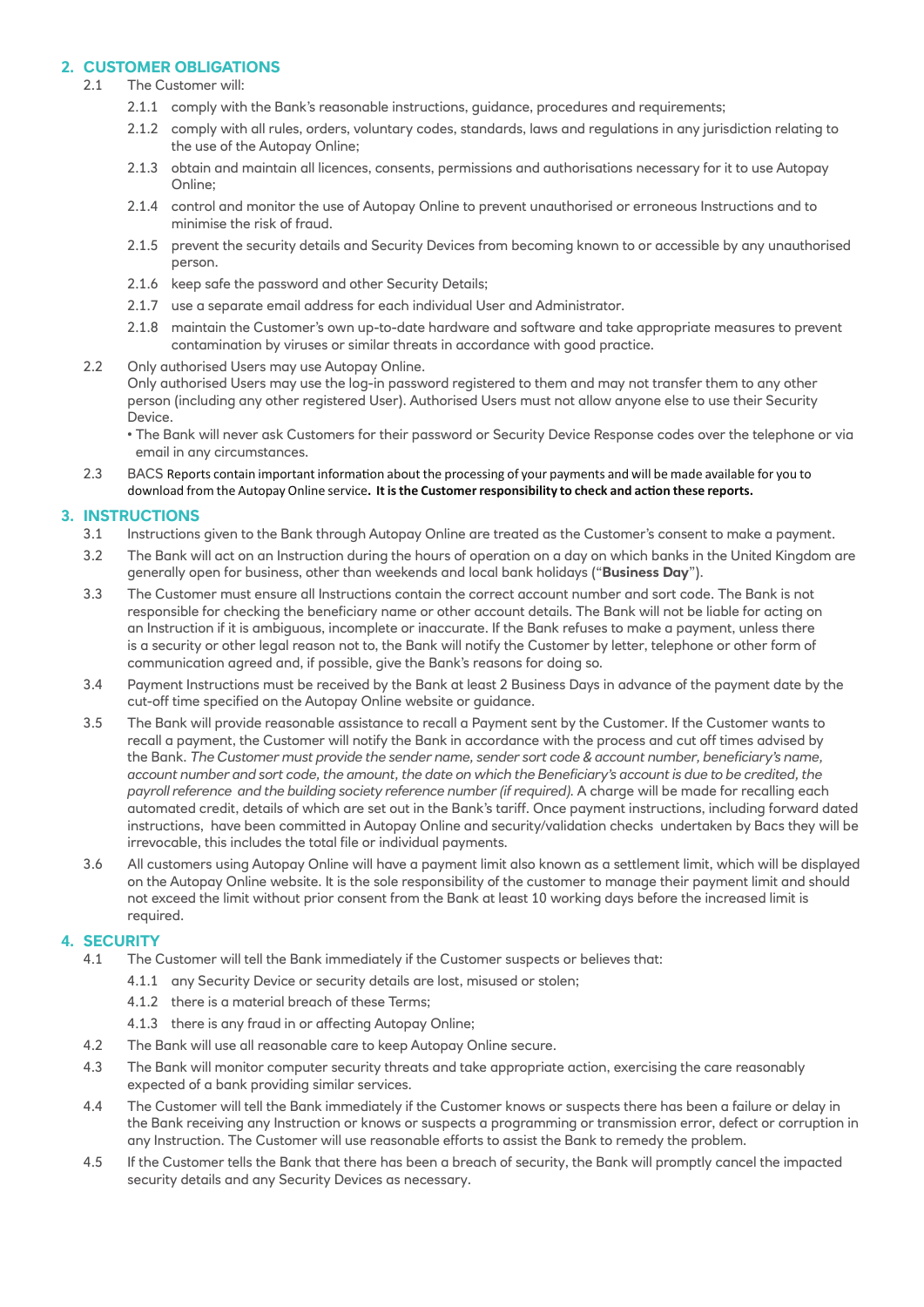# **5. INTELLECTUAL PROPERTY**

- 5.1 Autopay Online and the Autopay Online website, all software owned or licensed by the Bank and Autopay Online material are the property of the Bank and its suppliers and are protected by copyright and other intellectual property rights. The Bank grants the Customer a non-transferable licence to use Autopay Online for the purpose of receiving the services only.
- 5.2 The Customer will use the equipment and materials supplied by the Bank solely for the purposes of operating Autopay Online.

# **6. CONFIDENTIALITY**

- The Bank will take reasonable care to maintain the confidentiality of information relating to the Customer. The Customer authorises the Bank to provide third parties with information the Bank believes is necessary, where it engages a third party (Third Party Supplier) in connection with Autopay Online, or to carry out an Instruction.
- 6.2 To carry out an Instruction, the Bank may be required to transfer personal information to third parties. This may mean personal information is transferred to countries which do not provide the same level of protection for personal information as the UK provided that the Bank shall ensure the information has adequate protection. By giving an Instruction, the Customer agrees to this and confirms the Customer is authorised to instruct the Bank to transfer personal information relating to others. Information transferred to third parties may subsequently be accessed and used by law enforcement agencies and other authorities to prevent and detect crime and comply with legal obligations.

# **7. EXCLUSIONS, LIABILITY AND REIMBURSEMENT**

- 7.1 The Bank shall have no liability for, and may delay or refuse to process or proceed with processing any payment if (i) in its reasonable opinion it is prudent to do so in the interests of crime prevention or compliance with laws including sanctions laws or regulations, or (ii) such delay or refusal is a consequence of checks carried out as part of the proper operation of the Bank's payment processing systems.
- 7.2 The Bank is not liable for any loss arising from a cause beyond the Bank's control or arising from any delay or failure to carry out an instruction, unless caused by the Bank's negligence or wilful default.
- 7.3 The Bank is not liable for any indirect or consequential loss.
	- 7.3.1 The Bank is not liable for loss or corruption of data, injury to reputation, business interruption, loss of revenue, goodwill, opportunity or anticipated savings.
- 7.4 The Bank does not guarantee that the software used in provision of the service is error free and is not liable for any disruptions to Autopay Online.
- 7.5 The Bank is not liable for any:
	- 7.5.1 errors, failures or costs arising from any malfunction of the Customer's equipment or provision of services from the Customer's internet service provider.
	- 7.5.2 security-related information or advice provided by the Bank.
- 7.6 This clause is subject to clause 7.11 and 7.12 below. The Bank is responsible for executing payments sent from and received to the Account correctly. If a payment is unauthorised the Bank will refund the payment immediately. If the Bank incorrectly executes a payment, it will refund the payment, interest and charges and/or pay any interest which the Customer should have received as soon as reasonably practicable. In the case of a Protected Customer the correction will be made immediately.
- 7.7 If the Customer is not a Protected Customer, the Bank's records as to the authentication, evidence, consent received from a Customer and technical operability will, in the absence of obvious error, be conclusive evidence.
- 7.8 The Customer will be entitled to a refund in respect of an unauthorised or incorrectly executed payment only if the Customer notifies the Bank in writing without undue delay and no later than 13 months after the payment was debited.
- 7.9 The Customer must comply with any security measures required by the Bank and take all other reasonable steps to prevent their security details or Security Device from becoming known to or accessible by any unauthorised person.
- 7.10 The Customer is not liable for any losses from the use of security details or Security Devices arising before they come into the possession of the Customer or after the Customer has notified the Bank that they have been lost or stolen.

# **IMPORTANT NOTICE**

- 7.11 This clause 7.11 applies to Customers which are not Protected Customers. To the extent permitted, the Payment Service Regulations 2017 apply only to the extent provided below.
	- The Customer is liable for all unauthorised payments arising:
		- 7.11.1 if the Customer has acted fraudulently; or
		- 7.11.2 if the Customer fails to notify the Bank without undue delay of: (a) the loss or theft of their Security Details or Security Device and/or (b) of their Security Details becoming known to an unauthorised person; or
		- 7.11.3 where the Customer has failed to follow the security measures required by the Bank or failed to take all reasonable steps to keep its Security Details safe and in accordance with the Bank's security requirements; or
		- 7.11.4 where the Customer has not taken all reasonable steps to comply with the anti-virus terms of use in clause 2 above.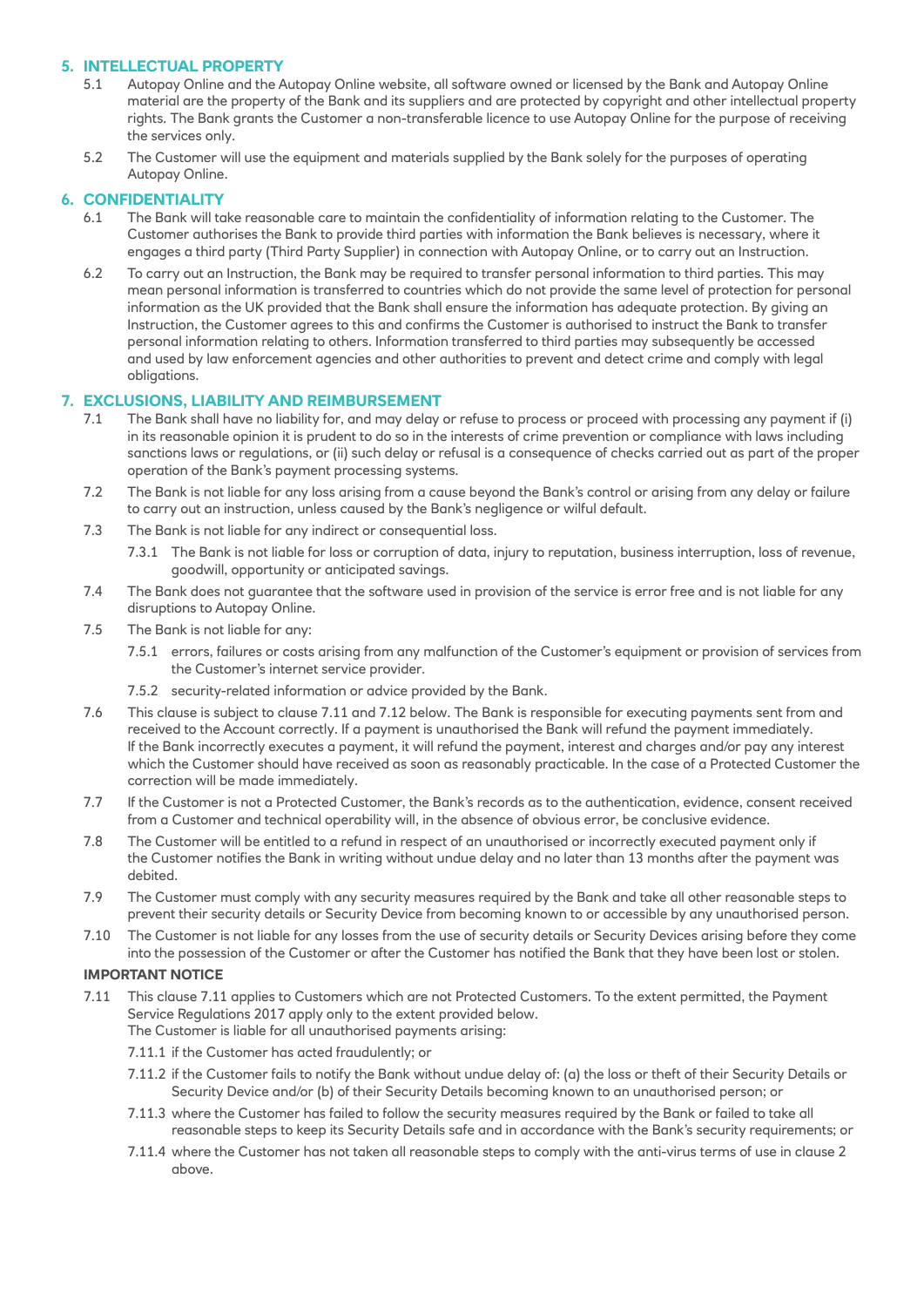#### **IMPORTANT NOTICE**

- 7.12 Customers which are Protected Customers
	- This Clause 7.12 applies to Protected Customers instead of clause 7.11.
		- 7.12.1 Protected Customers will be liable up to a maximum of £35 for any losses incurred in respect of unauthorised payments from their account arising:
			- (a) from the use of lost or stolen Security Details or Security Device; or

(b) where the Protected Customer has failed to keep its Security Details or Security Device safe, Except for:

(a) losses where the Protected Customer has acted fraudulently; or

(b) losses where the Protected Customer has failed, intentionally or with gross negligence (i) to comply with any of this Agreement relating to the issue or use of Security Details or Security Devices or (ii) to take all reasonable steps to comply with the anti-virus terms of use

- 7.12.2 Unless the Protected Customer has acted fraudulently, it will not be liable for any losses arising from the unauthorised use of security details or security device:
	- (a) after the Protected Customer has notified the Bank in accordance with this Agreement;

(b) where the Bank has not, at any time, provided the Protected Customer with the appropriate means to notify the Bank in accordance with this Agreement; or

(c) where they have been used to make a payment for goods or services (except for financial services contracts) where the user of the card or security details does not need to be present, for example over the telephone or internet, provided that the Protected Customer notifies the Bank of such unauthorised use without undue delay on becoming aware of the misuse.

#### **Incorrect or late Payments**

- 7.13 Where the Customer has given the Bank incorrect payment details, the Bank will, at the Customer's request, make reasonable efforts to recover the payment and notify the Customer of the result. The Bank may not be able to recover the payment and may charge the Customer a fee for trying to recover it. If the Bank is unable to recover the payment, the Bank will not refund the Customer. If the payment has been received by the payee's bank the Customer should contact the payee's Bank for a refund. The Bank will on written request provide the Customer with relevant information regarding the payment to help the Customer recover.
- 7.14 If the Bank makes a payment on behalf of the Customer which is the Bank's error, the Bank will immediately refund the Customer (including any charges or interest which the Customer has paid as a result of the payment being taken).
- 7.15 If the Bank makes or credits a payment late, then the Bank will put the Account back in the position it would have been had the Bank not made the error. The Customer can also ask the Bank to contact the other bank and ask them to correct the amount of interest on their customer's account.

#### **8. FEES AND CHARGES**

- 8.1 The Customer will pay the Bank's fees and charges (plus VAT if applicable) detailed in the tariff available from the Bank. The Bank may vary the tariff by giving the Customer 60 days' notice.
- 8.2 The Bank may apply all amounts due to an account of the Customer with the Bank, even if it causes that account to be overdrawn or exceed any limit.

#### **9. TERMINATION**

- 9.1 The Customer may terminate the Autopay Online Terms by giving the Bank 30 days' notice.
- 9.2 The Bank may terminate the Autopay Online Terms by giving the Customer not less than 60 days' notice.
- 9.3 The Bank may terminate the Autopay Online Terms without notice and with immediate effect, or suspend or limit the Customer's or any Administrator's or User's use of Autopay Online if:
	- 9.3.1 the Bank's licence for any software essential to the provision of the services is terminated or suspended.
	- 9.3.2 the Customer materially breaches the Autopay Online Terms.
	- 9.3.3 the Customer proposes a voluntary arrangement with its creditors.
	- 9.3.4 there is any resolution or petition for liquidation or bankruptcy or insolvency proceedings are commenced, in relation to the Customer in any jurisdiction, except as part of a re-organisation agreed by the Bank.
	- 9.3.5 any security is enforced or a receiver or similar official is appointed in respect of any of the assets of the Customer.
	- 9.3.6 there is an application or petition for an administration order, or notice is given to any person of intention to appoint an administrator, or an administrator or similar official is appointed, in relation to the Customer.
- 9.4 Autopay Online will terminate automatically if the Account on which Autopay Online is set up is closed unless the Customer nominates an alternative account.

#### **10.10. CONSEQUENCES OF TERMINATION**

Termination of the Autopay Online Terms will not affect any rights of either party accrued to the date of termination.

#### **11.TRANSFERS**

11.1 The Bank may give to anyone any information about the Customer or the Autopay Online Terms in connection with any proposed transfer of, or financial arrangement by reference to, the Autopay Online Terms. The Bank may allow any person to take over any of its rights and duties under the Autopay Online Terms. References to the Bank in the Autopay Online Terms include its successors.